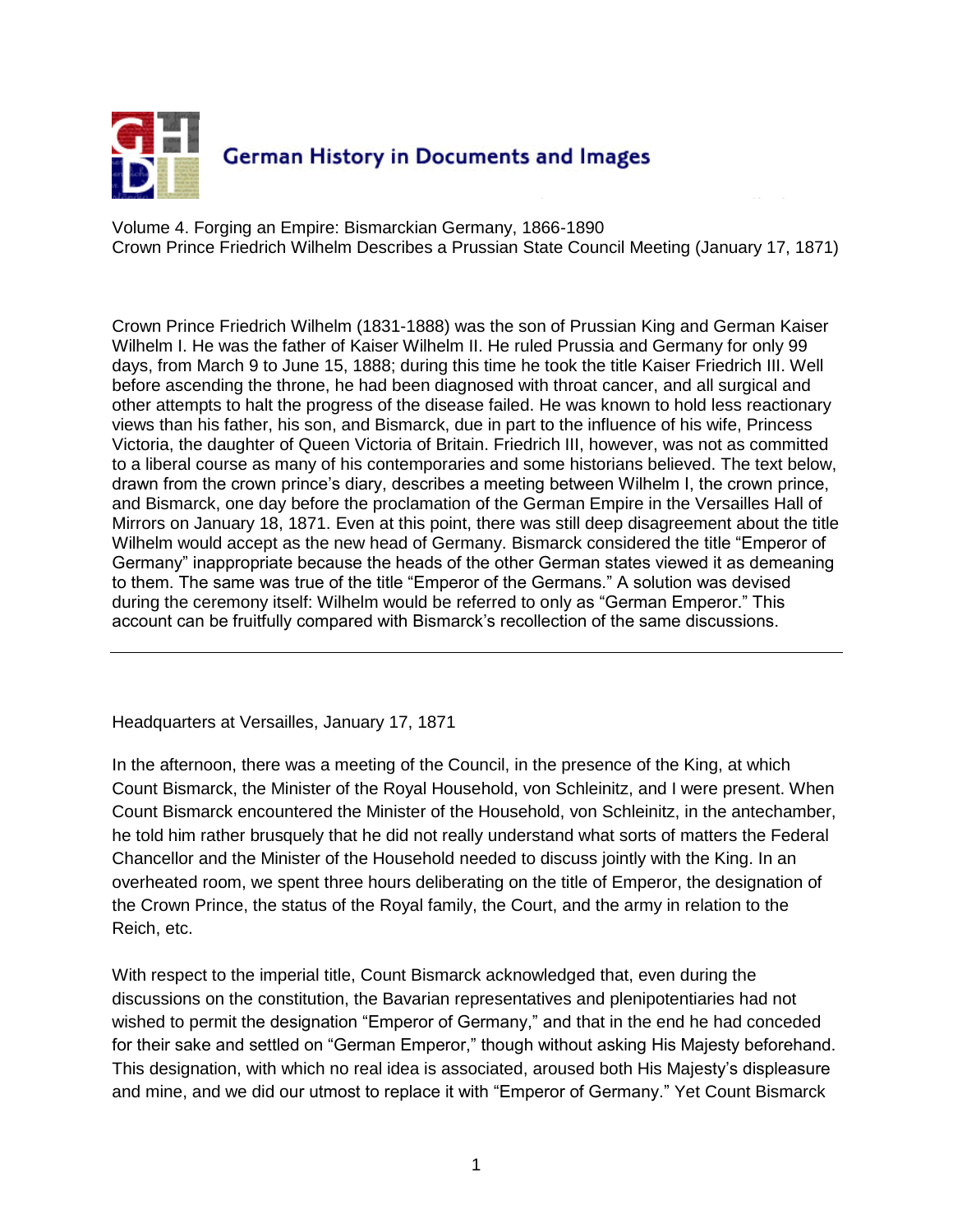held to his viewpoint [ . . . ]. Furthermore, he attempted to prove that the term "Emperor of Germany" signified a territorial power that we did not wield over the Reich in any way, whereas "German Emperor," on the other hand, was the natural successor to the former *imperator Romanus*. So, eventually, we had to submit, though I was not fond of this solution at all.

## $[\ldots]$

This occasion witnessed a rather embarrassing debate about the relation of Emperor to King; it occurred because the King [Wilhelm], contrary to old Prussian traditions, rates an Emperor higher than a King. The two ministers and I, along with them, opposed this view most resolutely, referring to historical documents in our archives, in which King Friedrich I, in recognizing the Russian Czar as Emperor, expressly emphasized that he should never take precedence over the Prussian King. Furthermore, another argument focused on a meeting between King Friedrich Wilhelm I and the Holy Roman Emperor, at which the King had insisted on entering a two-door pavilion at exactly the same time as the Emperor, so as to ensure that even the latter would not take precedence over him. Finally, Count Bismarck also pointed out that it was only King Friedrich Wilhelm IV's personal and peculiar humility before Austria that had led him to introduce the principle of submission to the archducal dynasty of that imperial state. The King, however, was not at all convinced by those examples; instead, he became angry and declared that King Friedrich III, in his meetings with Czar Alexander I, had determined that the latter in fact took precedence, and that his royal father's will was authoritative and the decisive factor in the present case. Furthermore, he argued, we would not be able to realize our claims to an advance in rank vis-à-vis the English royal family either, which, as a well known fact, was entitled to the prime position among all European ruling dynasties. When, however, during the course of the deliberations, it was decided that our family should retain its current status, the King, in turn, expressed his desire that the equality of its position in relation to the Imperial Houses be underscored. In the end, we resolved that nothing definitive should be done in this respect.  $[\ldots]$ 

The question of the imperial flag provoked few reservations, since the King did not raise any substantial objections to the black-white-and-red cockade, the less so because the latter, as he himself put it, had not risen from the dirt of the gutter, as had the black-red-and-gold flag. Even so, he would only tolerate the tricolor flag being flown *side by side* with the Prussian one.

The coat of arms proposed by Count Bismarck and myself did not encounter any opposition, though it was not expressly accepted either.

The more clearly, however, the consequences of the designations "Emperor" and "Reich" emerged in the course of the deliberations, the more infuriated the King became. Finally, he burst out in words to the effect that he was merely taking over a pseudo-Kaiserdom, nothing more than another designation for "President;" that he was just like a major who had been granted the title of "acting lieutenant-colonel" upon retirement. Now that it had come to this, he certainly would have to bear this cross, but he wished to do so alone; for this reason, he would